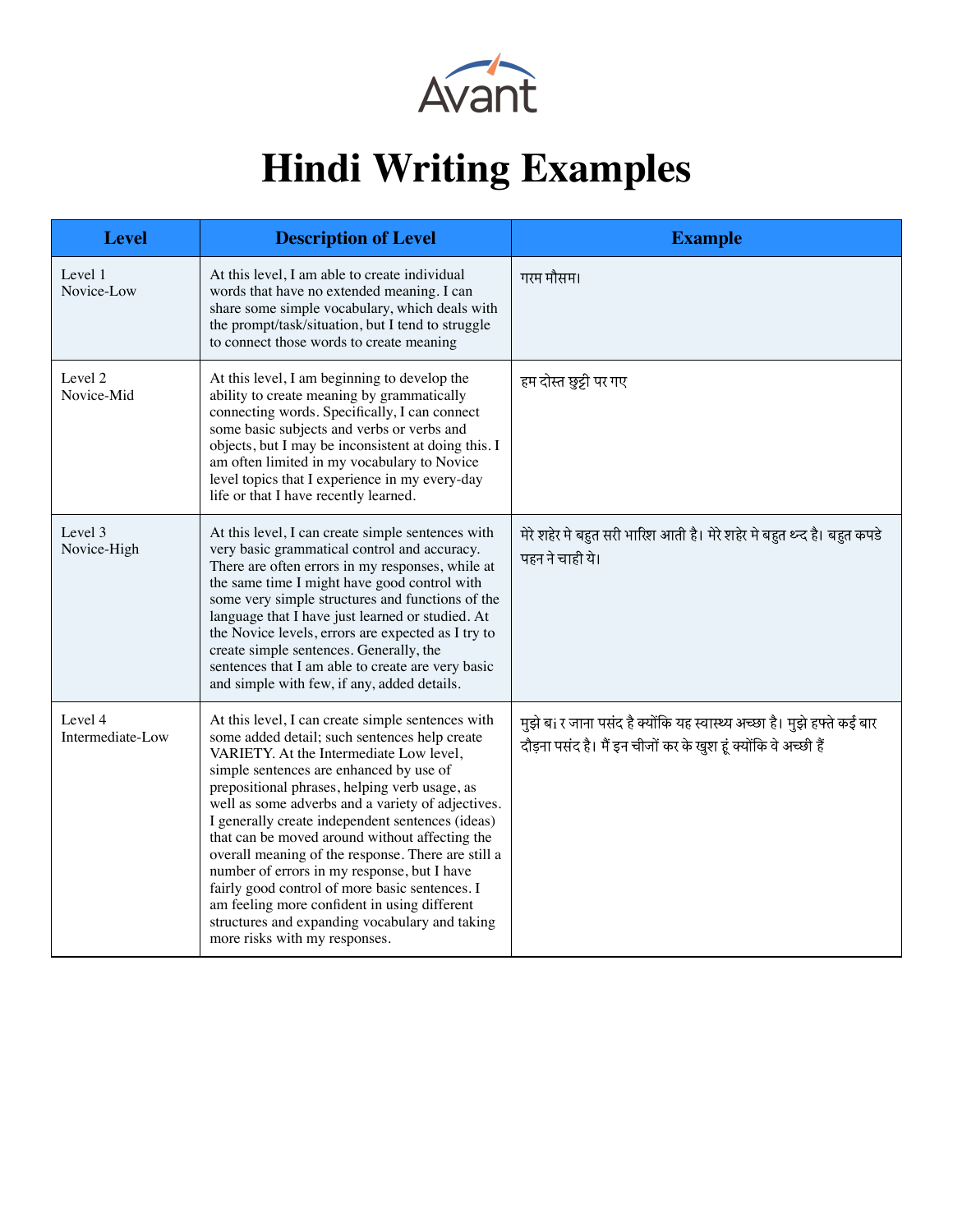| <b>Level</b>                 | <b>Description of Level</b>                                                                                                                                                                                                                                                                                                                                                                                                                                                                                                                                                                                                                                                                                           | <b>Example</b>                                                                                                                                                                                                                                                                                                                                                                                                                                                                                                                                        |
|------------------------------|-----------------------------------------------------------------------------------------------------------------------------------------------------------------------------------------------------------------------------------------------------------------------------------------------------------------------------------------------------------------------------------------------------------------------------------------------------------------------------------------------------------------------------------------------------------------------------------------------------------------------------------------------------------------------------------------------------------------------|-------------------------------------------------------------------------------------------------------------------------------------------------------------------------------------------------------------------------------------------------------------------------------------------------------------------------------------------------------------------------------------------------------------------------------------------------------------------------------------------------------------------------------------------------------|
| Level 5<br>Intermediate-Mid  | At this level, I can now create enough language<br>to show groupings of ideas. My thoughts are<br>loosely connected and cannot be moved around<br>without affecting meaning. I can also create a<br>few sentences with complexity and am able to<br>use some transition words. I am also able to use<br>more than just simple present tense, but often<br>make mistakes when I try to use other tenses.<br>My vocabulary use is expanding and I am able<br>to use more than the usual, high frequency or<br>most common vocabulary. I feel that I am able<br>to create new language on my own and<br>communicate my everyday needs without too<br>much difficulty.                                                    | एक दिन पहले मेरा दोसत अलासका गया था। अलासका मे उसने बताया<br>कि बहुत ठनड थी। उसने बतायान कि वह अपनी जैकिट नही लेके आया था।<br>वहै वहं वहांकी सबसे बडी चटान पे भी चडा है। वह अलासका मे बहुत मज़े<br>करके आया है। पर अनतो उसने अपने लाता और पिता जी को यह अलासका<br>जाने कीबात आज तक नही बताई है।                                                                                                                                                                                                                                                       |
| Level 6<br>Intermediate-High | At this level, I have good control of the<br>language and feel quite confident about an<br>increasing range of topics. There are still some<br>occasional errors in my language production,<br>but that does not hinder my ability to<br>communicate what I need to share. I can use<br>circumlocution to explain or describe things for<br>which I do not know specific vocabulary or<br>structures. I can understand and use different<br>time frames and am just beginning to develop<br>the ability to switch most time frames with<br>accuracy. I can use transition words and<br>concepts with some ease. My language has a<br>more natural flow, but I still may have some<br>unnatural pauses or hesitations. | मेरा मित्र भारत घुमने गया था. उसे अनेक नई स्थान देखने को मिले. उसे भारत<br>की भाषा सिखने को मिली. उसे नयी जगह देखना बहुत रोमानचक लगता है.<br>भारत मे जाकर उसने काफी कुछ ऐसा किया जो वह कही और न कर पाता.<br>उसने भारत के प्राचीन स्थान देखे जैसेकी दिल्ली, बोमबे आदी. उसने वहा का<br>खाना भी चखा. उसने बहुत सी यादगार चीजे जैसेकि घुढसवारी, त्रेकींग,<br>आदी भी किया. उसका यह सफर वह नही भुलेगा.                                                                                                                                                      |
| Level 7<br>Advanced-Low      | Response contains a number of complexities<br>with higher degree of accuracy (at least 6). Has<br>Advanced vocabulary or Advanced terms,<br>conjugations etc. (at least three instances).<br>Natural flow evident using as many details and<br>descriptive language as possible to create a clear<br>picture. Errors with move complex structures<br>may still occur. Ability to switch time frames<br>begins to increase in accuracy if called for in the<br>prompt.                                                                                                                                                                                                                                                 | मेरे दोस्त तन्वी ने पिछले सप्ताह ताजमहल घूम कर आयी. वह उधर अपने<br>परिवार के साथ गयी थी. उसने मुझे अपने सफर के बारे में सब बताया. वह<br>गाड़ी से आगरा गयी थी और वहां उसने लाल किला और अकबर की दरगाह<br>भी देखी। वहां उसे एक बन्दर भी मिला जिसने उसकी चुन्नी छीन ली और<br>अपनी बंदरिया को दे दी. उसने वहां बहुत सरे कबूतर भी देखे. उसने अपने<br>लिए चूड़ियां भी खरीदी. वह मेरे लिए वहां से पेड़े भी लायी. उसके माँ बाप<br>को भी वह जगह बहुत पसंद आयी. उन सबने मिलके बहुत मजे करे. मुझे<br>उम्मीद है की मैं जल्द ही उनके साथ ताज महल वह पूरा आगरा घूमूँ |